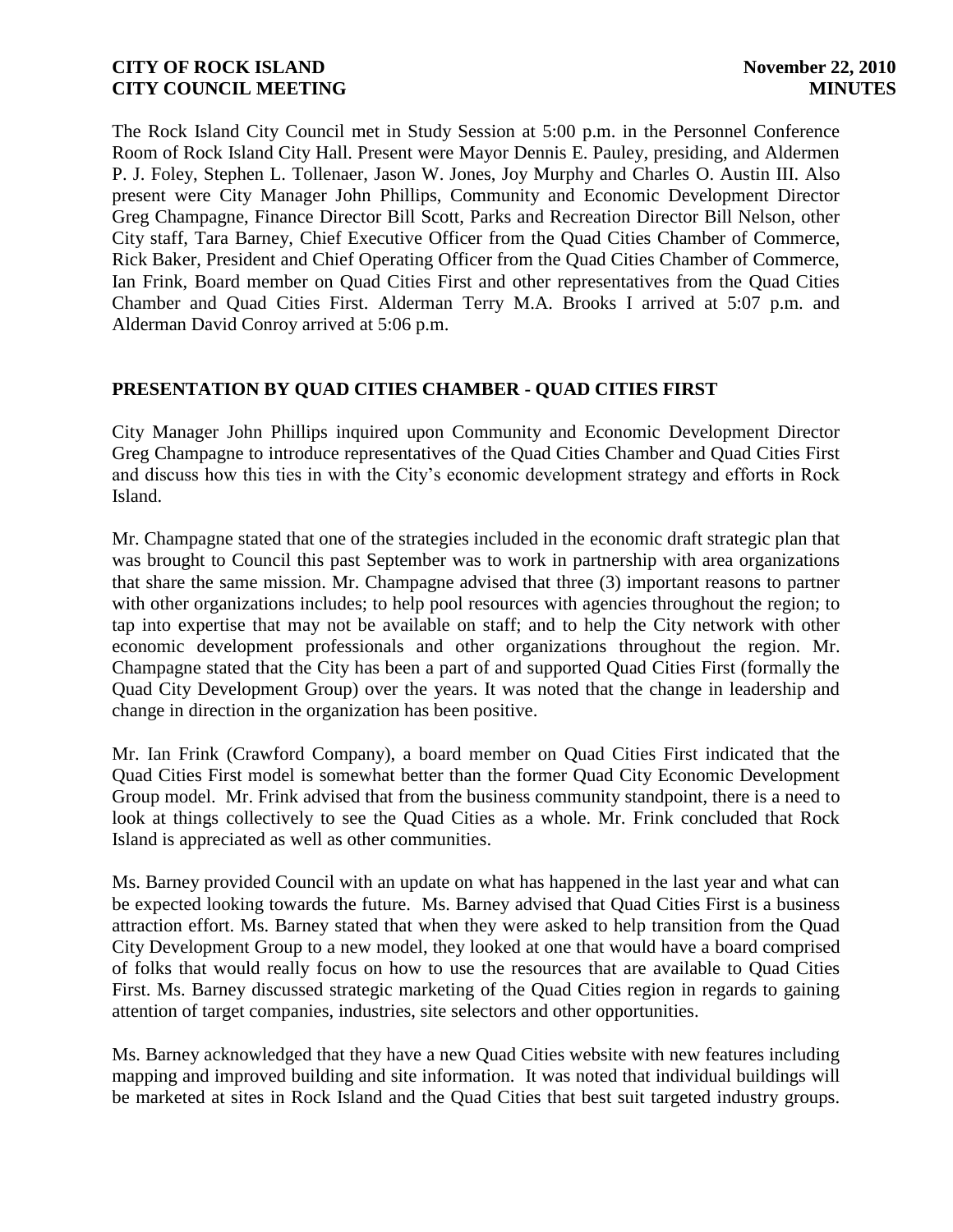Ms. Barney commented that there will be new aerial maps of individual properties, highlighting boundaries and infrastructure. Ms. Barney explained that in shifting resources, a sales professional will be put in place to actively go on the road selling and working in targeted industry areas that have been identified to look at opportunities in regards to additional investment in this region.

Ms. Barney also discussed trade shows as it relates to targeted industries, distributing bi-monthly newsletters in regards to site selectors and elevating international recruitment efforts with states and existing multi-national corporations as it relates to strengthening relationships.

Mr. Baker discussed leads, advanced manufacturing, strengths in industry areas and business and expansion as it relates to existing businesses.

Ms. Barney discussed numbers as it relates to meetings held with potential prospects, site selector visits, trade shows attended and projects generated.

Council discussed the business components of creation, expansion and retention, and overall economic activity as it relates to today's economy and the direction that the new company is taking.

## **PROPOSED TAX LEVY**

City Manager John Phillips stated that at this time each year, staff inquires upon Council to go on record suggesting that it is not the intention of the City to increase the Property Tax Levy more than 5%. Therefore, a public hearing would not be required.

Mr. Phillips inquired upon Finance Director Bill Scott to review the Truth in Taxation report. Mr. Scott explained that meetings have been held in regards to the 2011/2012 budget and initially, the budget review focused on the projected gap in the General Fund, which was \$2.4 million dollars. Mr. Scott indicated that staff has held more meetings and made some adjustments, but there is still a significant deficit. It was noted that the schedule on the adoption of the Property Tax Levy is December 20, 2010. Mr. Scott stated that the Truth in Taxation documents have to be certified and this is why a public meeting is held to indicate that it is not the intention of the City to increase the Tax Levy more than 5%.

Mr. Scott then referred to the charts in the report, and explained to Council that the General Fund operations levy has gone down over time and the other components of the levy have gone up, which include Library and Parks operations and pension funds. Mr. Scott indicated that the City has consistently reduced the property tax rates over the years. It was noted that the City's portion of the total tax bill has been declining. Mr. Scott then referred to the draft levy in the report, and commented that the maximum amount that the levy could be increased without having a public hearing would provide an additional \$135,000.00 for General Fund operations; both pension funds would go up over \$300,000.00; Library would increase \$57,000.00 and Parks would go up \$51,000.00. Mr. Scott advised that the total increase would be \$558,000.00 and the current rate would go from 2.38% to 2.46%.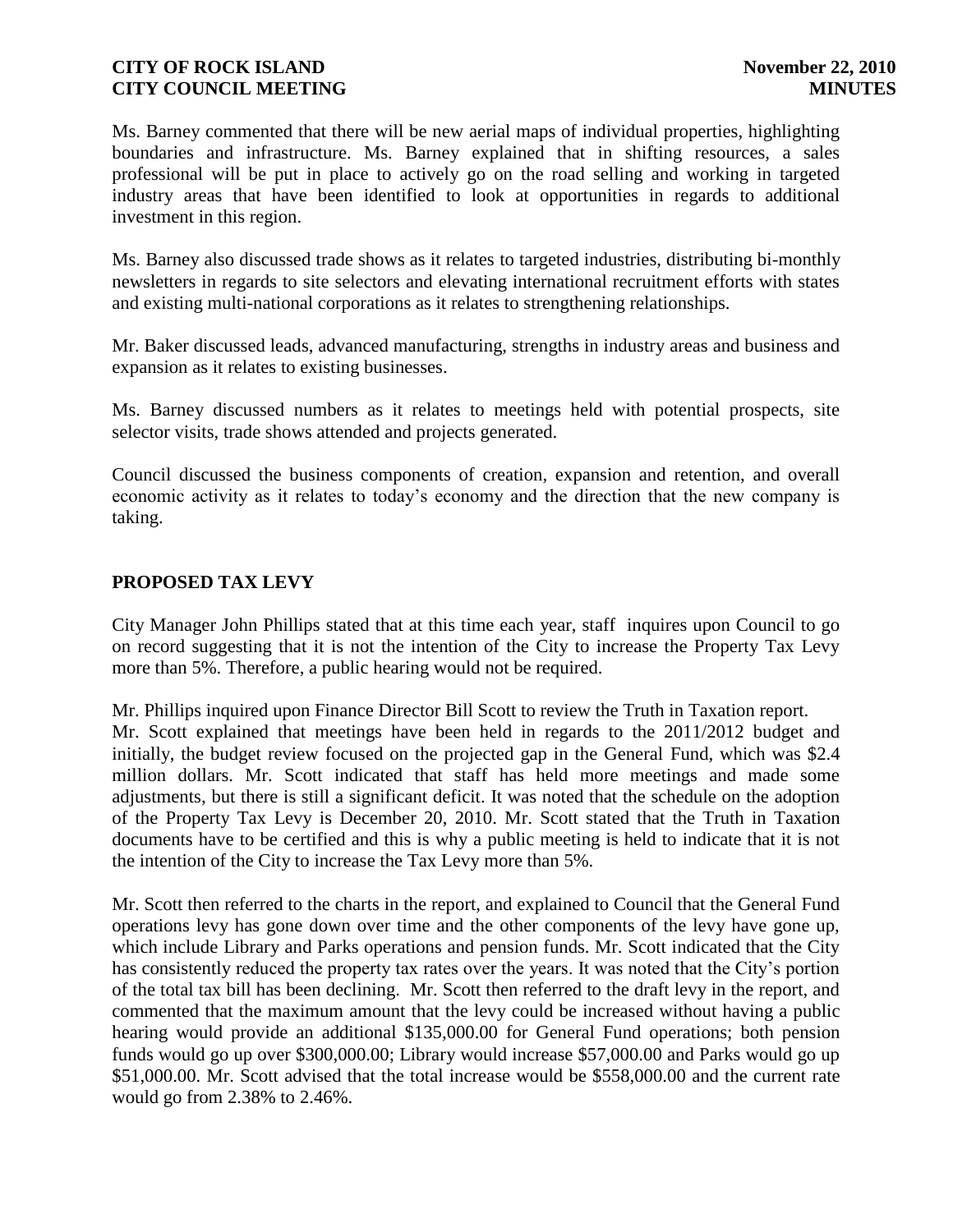After more discussion regarding the Property Tax Levy, Mr. Phillips stated that the first draft of a list of budget options would come back to Council on December  $6<sup>th</sup>$ . It was noted that there is a lot of work left to be done.

### **EXECUTIVE SESSION**

A motion was made by Alderman Jones and seconded by Alderwoman Murphy to recess to Executive Session on matters of Personnel and Property Acquisition. The motion carried on a roll call vote. Those voting Aye being, Alderman Brooks, Alderman Conroy, Alderman Foley, Alderman Tollenaer, Alderman Jones, Alderwoman Murphy and Alderman Austin; those voting No, none. The meeting was recessed at 6:00 p.m.

Mayor Pauley reconvened the regular meeting at 6:35 p.m.

### **ADJOURNMENT**

A motion made by Alderman Brooks and seconded by Alderwoman Murphy to adjourn the meeting carried by the following Aye and No vote. Those voting Aye being Alderman Brooks, Alderman Conroy, Alderman Foley, Alderman Tollenaer, Alderman Jones, Alderwoman Murphy and Alderman Austin; those voting No, none. The meeting was adjourned at 6:36 p. m.

> \_\_\_\_\_\_\_\_\_\_\_\_\_\_\_\_\_\_\_\_\_\_\_\_\_\_\_\_\_\_ Aleisha L. Patchin, City Clerk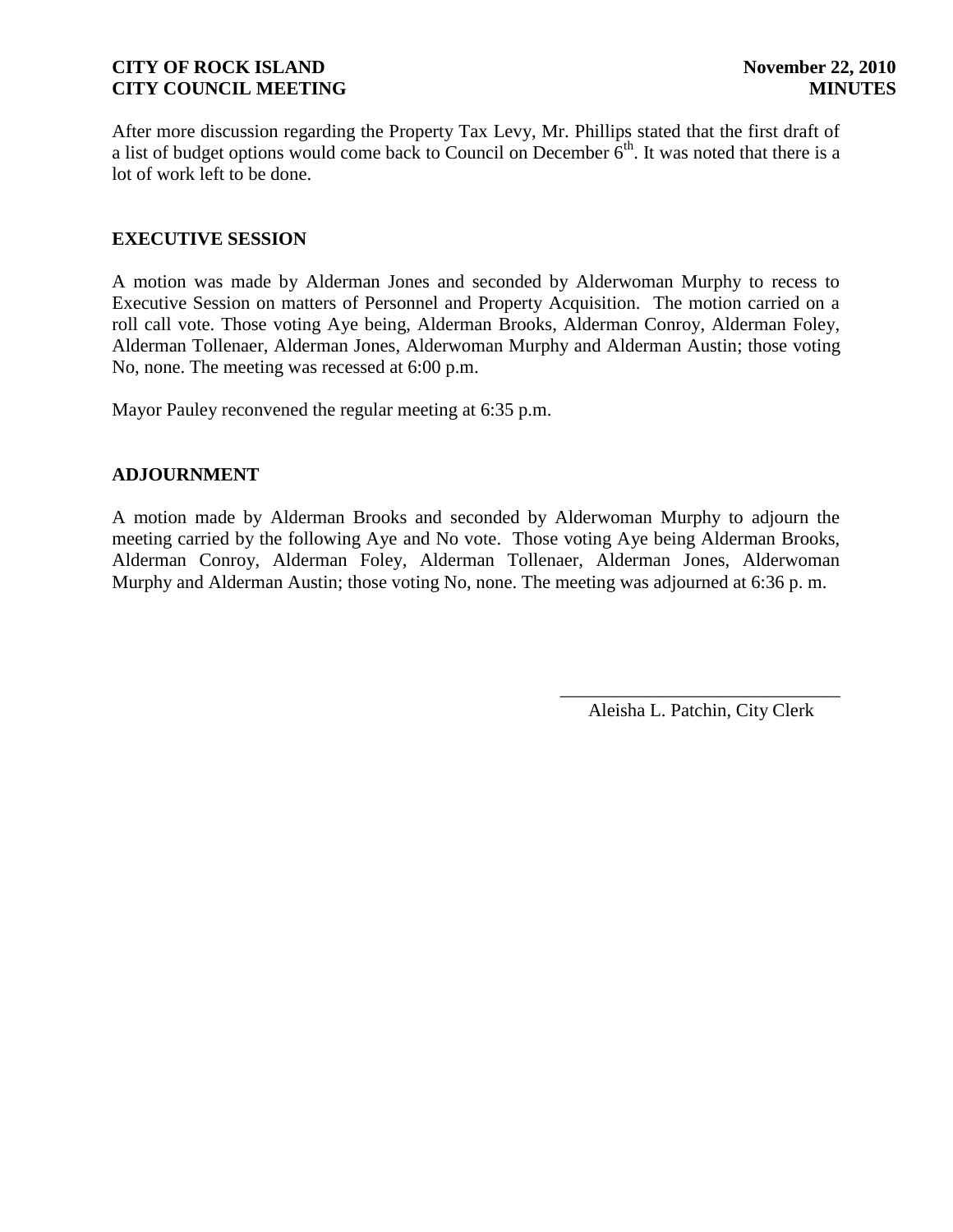Rock Island City Council met in regular session at 6:45 p.m. in Council Chambers of Rock Island City Hall. Present were Mayor Dennis E. Pauley, presiding, and Aldermen Terry M.A. Brooks I, David Conroy, P.J. Foley, Stephen L. Tollenaer, Jason W. Jones, Joy Murphy and Charles O. Austin III. City Manager John Phillips was also present.

#### **Introductory Proceedings**

Mayor Pauley called the meeting to order and led in the Pledge of Allegiance to the Flag of the United States of America. Alderman Brooks gave the Invocation.

#### Agenda Item #5 **Minutes of the Meeting of November 15, 2010.**

A motion was made by Alderman Austin and seconded by Alderman Jones to approve the Minutes of the Meeting of November 15, 2010 as printed. The motion carried by the following Aye and No vote; those voting Aye being Alderman Brooks, Alderman Conroy, Alderman Foley Alderman Tollenaer, Alderman Jones, Alderwoman Murphy and Alderman Austin; those voting No, none.

## Agenda Item #6 **Update Rock Island by Mayor Pauley.**

Mayor Pauley congratulated the Alleman Pioneers. It was noted that next Friday night at 7:00 p.m., they will go in for the state championship game against Rochester.

Mayor Pauley advised that Rock Island City Hall will be closed on Thursday, November 25<sup>th</sup> and Friday, November  $26<sup>th</sup>$  in observance of the Thanksgiving Holiday. It was noted that Refuse Collection and Curbside Recycling will be one day late on Thursday and Friday; the Rock Island Public Libraries will close at 5:30 p.m. on Wednesday and re-open at their normal time on Friday. Mayor Pauley commented for everyone to have a happy and safe Thanksgiving Holiday.

Mayor Pauley indicated that under a new name, the annual Rock Island Police and Firefighters at Christmas event will be held Thursday, December 2, 2010. It was noted that Police officers and Firefighters will assist economically disadvantaged Rock Island students in purchasing Christmas gifts for members of their families. Mayor Pauley stated that volunteers are needed to assist with the shopping and to wrap gifts while the student shoppers eat dinner. It was noted that volunteers will be needed from 3:45 p.m. to about 7:30 p.m. at the Moline Wal-Mart. Mayor Pauley advised to contact Doris Quigley at 732-2900 to volunteer or for more information.

Mayor Pauley indicated that free leaf collection will end Friday, December 3, 2010. It was noted that leaf bags are still available for pick-up at various locations, including City Hall and the King Center.

Mayor Pauley advised that together with the Center for Economic Progress, the King Center offers free tax assistance from January to April. It was noted that tax site assistants are needed for a variety of tasks and no tax experience is necessary. The Mayor added that last year,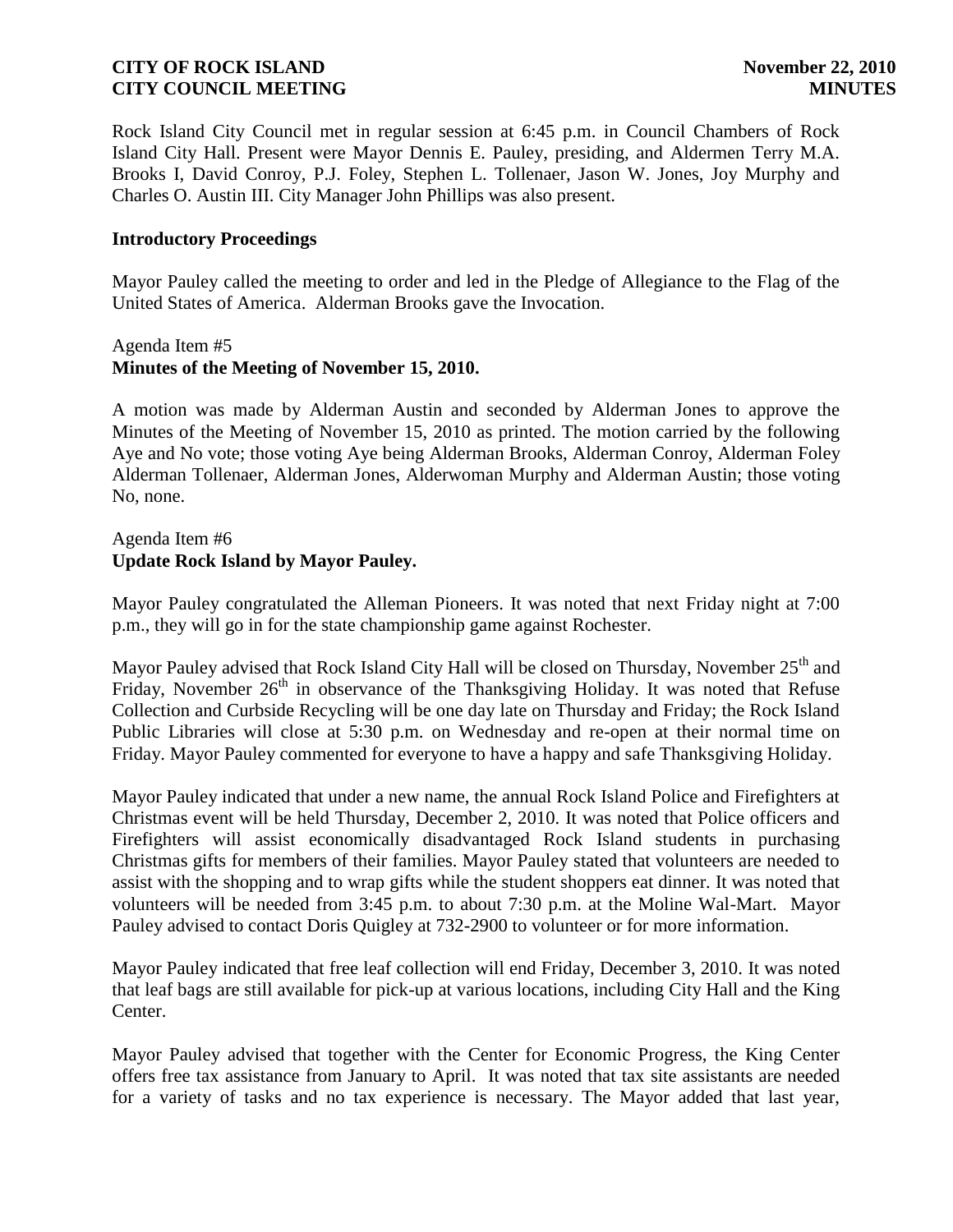volunteers helped bring \$1.5 million dollars back to the Quad Cities by helping at the King Center tax site. It was noted that volunteers will need to commit at least 20 hours during tax season. Mayor Pauley stated that to register to volunteer or for more information, please contact the King Center at 732-2999, now through Mid-January.

#### Agenda Item #7

## **Proclamation declaring the month of December as Drunk and Drugged Driving (3D) Prevention Month.**

Mayor Pauley read the Proclamation declaring the month of December as Drunk and Drugged Driving (3D) Prevention Month.

#### Agenda Item #8

# **A Special Ordinance establishing a two-way stop intersection at the intersection of 44th Street and 22nd Avenue with the installation of stop signs.**

It was moved by Alderwoman Murphy, seconded by Alderman Foley to consider, suspend the rules and pass the ordinance. The motion carried by the following Aye and No vote: those voting Aye being Alderman Brooks, Alderman Conroy, Alderman Foley, Alderman Tollenaer, Alderman Jones, Alderwoman Murphy and Alderman Austin; those voting No, none.

#### Agenda Item #9

## **A Special Ordinance amending a Special Ordinance establishing a No Parking zone on the south side of 16th Avenue from 20th to 22nd Street from 7:00 a.m. to 4:00 p.m. on school days and establishing a stop intersection with the installation of stop signs at the intersection of 16th Avenue and 22nd Street eastbound and westbound.**

Alderman Jones moved and Alderwoman Murphy seconded to consider, suspend the rules and pass the ordinance. The motion carried by the following Aye and No vote: those voting Aye being Alderman Brooks, Alderman Conroy, Alderman Foley, Alderman Tollenaer, Alderman Jones, Alderwoman Murphy and Alderman Austin; those voting No, none.

Agenda Item #10 **CLAIMS**

It was moved by Alderman Austin, seconded by Alderman Brooks to accept the following reports and authorize payment as recommended. The motion carried by the following Aye and No vote: those voting Aye being Alderman Brooks, Alderman Conroy, Alderman Foley, Alderman Tollenaer, Alderman Jones, Alderwoman Murphy and Alderman Austin; those voting No, none.

a. Report from the Public Works Department regarding payment in the amount of  $$5,034.59$  to Langman Construction for repairs made at 1323 26<sup>th</sup> Avenue under the Sanitary Lateral Repair Program. (342)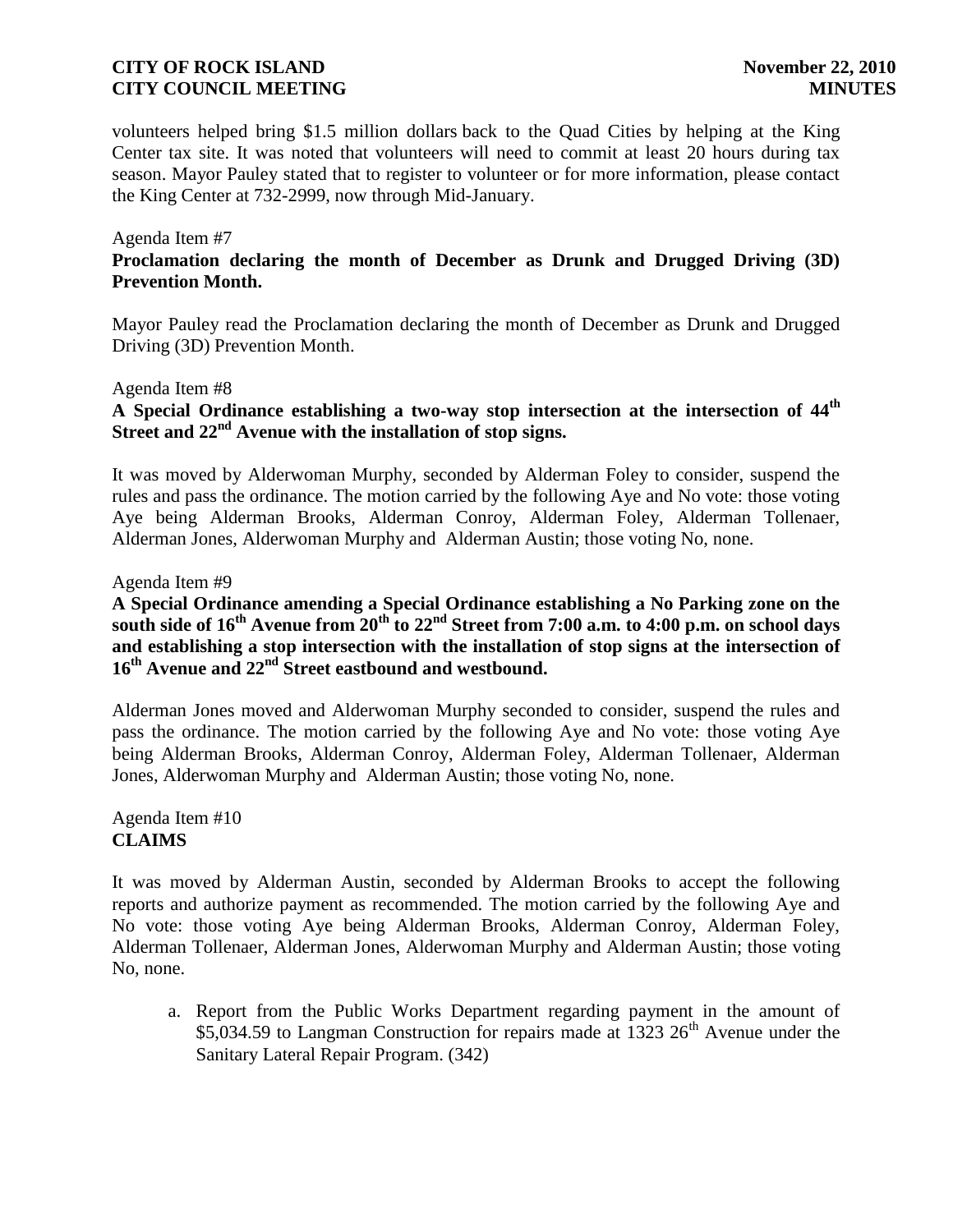- b. Report from the Public Works Department regarding payment #5 in the amount of \$472,639.53 to Valley Construction for services provided for the  $14<sup>th</sup>$  Street:  $35<sup>th</sup>$  to  $42<sup>nd</sup>$  Avenue,  $40<sup>th</sup>$  Avenue:  $14<sup>th</sup>$  Street to Watch Hill Road project. (343)
- c. Report from the Public Works Department regarding payment #4 and final in the amount of \$22,657.69 to Langman Construction for services provided for the 23<sup>rd</sup> Avenue Resurfacing:  $24<sup>th</sup>$  to  $26<sup>th</sup>$  Street project. (344)
- d. Report from the Public Works Department regarding payment #4 and final in the amount of \$32,336.50 to Langman Construction for services provided for 22½ Avenue Resurfacing from  $25<sup>th</sup>$  to  $27<sup>th</sup>$  Streets. (345)
- e. Report from the Public Works Department regarding payment #17 in the amount of \$151,893.22 to Williams/Valley Construction Management for services provided for the Schwiebert Riverfront Park project. (346)
- f. Report from the Public Works Department regarding payment #1 and final in the amount of \$71,579.88 to Miller Trucking and Excavating, Inc. for services provided for the  $45<sup>th</sup>$  Street Utility Removal project. (347)

Agenda Item #11

# **Claims for the week of November 12th through November 18th in the amount of \$1,693,001.05.**

Alderman Conroy moved and Alderman Foley seconded to allow the claims. The motion carried by the following Aye and No vote: those voting Aye being Alderman Brooks, Alderman Conroy, Alderman Foley, Alderman Tollenaer, Alderman Jones, Alderwoman Murphy and Alderman Austin; those voting No, none.

## Agenda Item #12 **Payroll for the weeks of November 1st through November 14th in the amount of \$1,199,911.07.**

It was moved by Alderman Foley, seconded by Alderwoman Murphy to allow the payroll. The motion carried by the following Aye and No vote: those voting Aye being Alderman Brooks, Alderman Conroy, Alderman Foley, Alderman Tollenaer, Alderman Jones, Alderwoman Murphy and Alderman Austin; those voting No, none.

#### Agenda Item #13

**Report from the Public Works Department regarding an amendment to the agreement with Symbiont for additional engineering services related to the proposed wet weather treatment system at the Mill Street wastewater treatment facility in an amount not to exceed \$8,000.00.**

Alderwoman Murphy moved and Alderman Foley seconded to approve the amendment as recommended and authorize the City Manager to execute the contract documents. The motion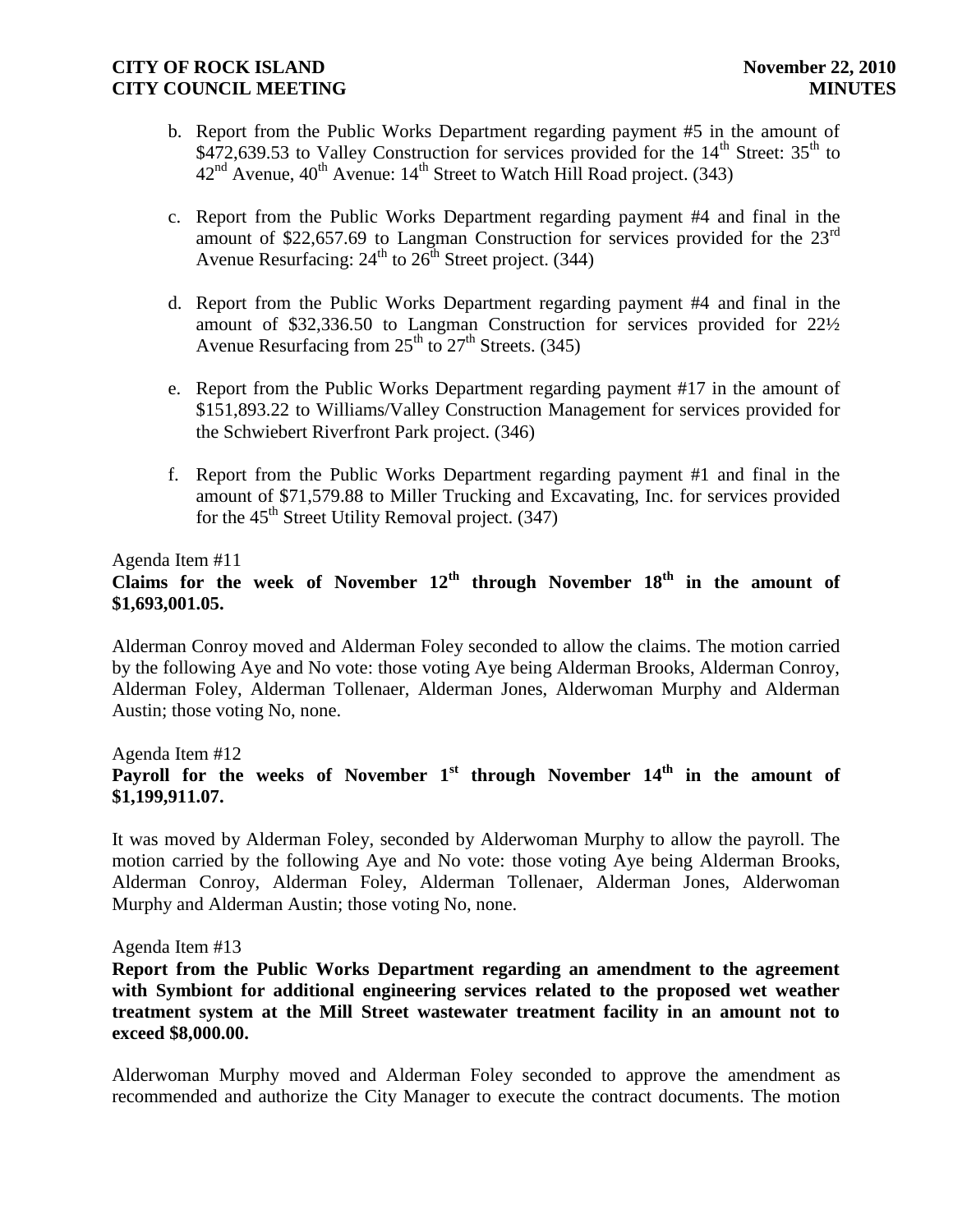carried by the following Aye and No vote: those voting Aye being Alderman Brooks, Alderman Conroy, Alderman Foley, Alderman Tollenaer, Alderman Jones, Alderwoman Murphy and Alderman Austin; those voting No, none.

#### Agenda Item #14

**Report from the Public Works Department regarding an amendment to the agreement with Foth Infrastructure and Environment, L.L.C. for additional engineering services related to the Mill Creek South Slough Protection Study in an amount not to exceed \$16,500.00.**

It was moved by Alderman Tollenaer, seconded by Alderman Foley to approve the amendment as recommended and authorize the City Manager to execute the contract documents.

Discussion followed with Alderman Tollenaer stating that a lot of hard work was put into this to protect the stakeholder's property on the north side of Andalusia Road. Alderman Tollenaer commended staff for their hard work.

After discussion, the motion carried by the following Aye and No vote: those voting Aye being Alderman Brooks, Alderman Conroy, Alderman Foley, Alderman Tollenaer, Alderman Jones, Alderwoman Murphy and Alderman Austin; those voting No, none.

Agenda Item #15

**Report from the Board of Local Improvements regarding a Special Assessment Ordinance for improvements to 26th Avenue between 32nd and 34th Streets.** 

Alderwoman Murphy moved and Alderman Foley seconded to consider and pass the Ordinance. The motion carried by the following Aye and No vote: those voting Aye being Alderman Brooks, Alderman Conroy, Alderman Foley, Alderman Tollenaer, Alderman Jones, Alderwoman Murphy and Alderman Austin; those voting No, none.

Agenda Item #16

## **Report from the Board of Local Improvements regarding a Special Assessment Ordinance for improvements to 34th Avenue Court, east of 12th Street.**

It was moved by Alderman Foley, seconded by Alderwoman Murphy to consider and pass the ordinance. The motion carried by the following Aye and No vote: those voting Aye being Alderman Brooks, Alderman Conroy, Alderman Foley, Alderman Tollenaer, Alderman Jones, Alderwoman Murphy and Alderman Austin; those voting No, none.

Agenda Item #17

**Report from the Finance Department regarding an adjustment to the Fiscal Year 2011 Budget, recommending increasing the Debt Service Fund, Water Operation Fund, Wastewater Operation Fund, Sunset Marina Fund and Park & Recreation Fund budgets in the amount of \$66,878.40.**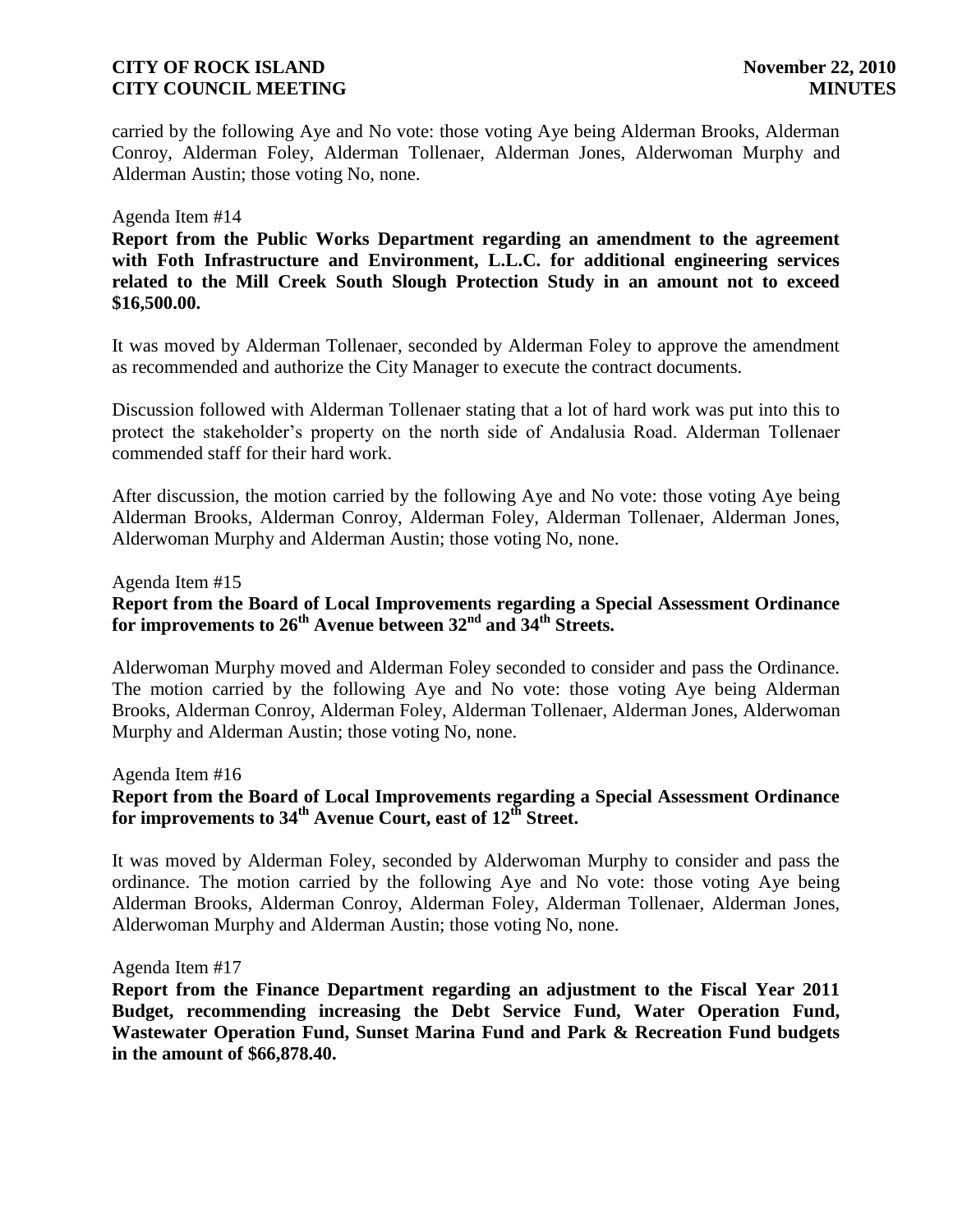Alderwoman Murphy moved and Alderman Tollenaer seconded to approve the budget adjustment as recommended. The motion carried by the following Aye and No vote: those voting Aye being Alderman Brooks, Alderman Conroy, Alderman Foley, Alderman Tollenaer, Alderman Jones, Alderwoman Murphy and Alderman Austin; those voting No, none.

#### Agenda Item #18 **Report from General Administration regarding the cancellation of the City Council meeting on Monday, January 3, 2011.**

It was moved by Alderman Foley, seconded by Alderman Jones to approve the cancellation as recommended and authorize staff to take the necessary actions to notify the public and the media of the cancellation. The motion carried by the following Aye and No vote: those voting Aye being Alderman Brooks, Alderman Conroy, Alderman Foley, Alderman Tollenaer, Alderman Jones, Alderwoman Murphy and Alderman Austin; those voting No, none.

#### Agenda Item #19

**Report from the Community and Economic Development Department regarding a request from William Jetter Jr. to apply for a Special Use Permit to operate a used car lot and a parts locator service at 200 24th Avenue.**

Alderwoman Murphy moved and Alderman Tollenaer seconded to allow the application of the Special Use Permit as recommended. The motion carried by the following Aye and No vote: those voting Aye being Alderman Brooks, Alderman Conroy, Alderman Foley, Alderman Tollenaer, Alderman Jones, Alderwoman Murphy and Alderman Austin; those voting No, none.

#### Agenda Item #20 **Report from the Traffic Engineering Committee regarding a request to install a stop sign on 14th Street at 37th Avenue creating a 3-way stop at this intersection.**

Note: The printed motion was whether or not to deny the request.

It was moved by Alderman Foley, seconded by Alderman Brooks to approve the request and refer to the City Attorney for an ordinance. The motion carried by the following Aye and No vote: those voting Aye being Alderman Brooks, Alderman Conroy, Alderman Foley, Alderman Tollenaer, Alderman Jones, Alderwoman Murphy and Alderman Austin; those voting No, none.

#### Agenda Item #21

### **Report from the Traffic Engineering Committee regarding a request to install 4-way stop signs at the intersection of Watch Hill Road and Woodley Drive.**

Note: The printed motion was whether or not to deny the request.

It was moved by Alderman Foley, seconded by Alderwoman Murphy to approve the request and refer to the City Attorney for an Ordinance.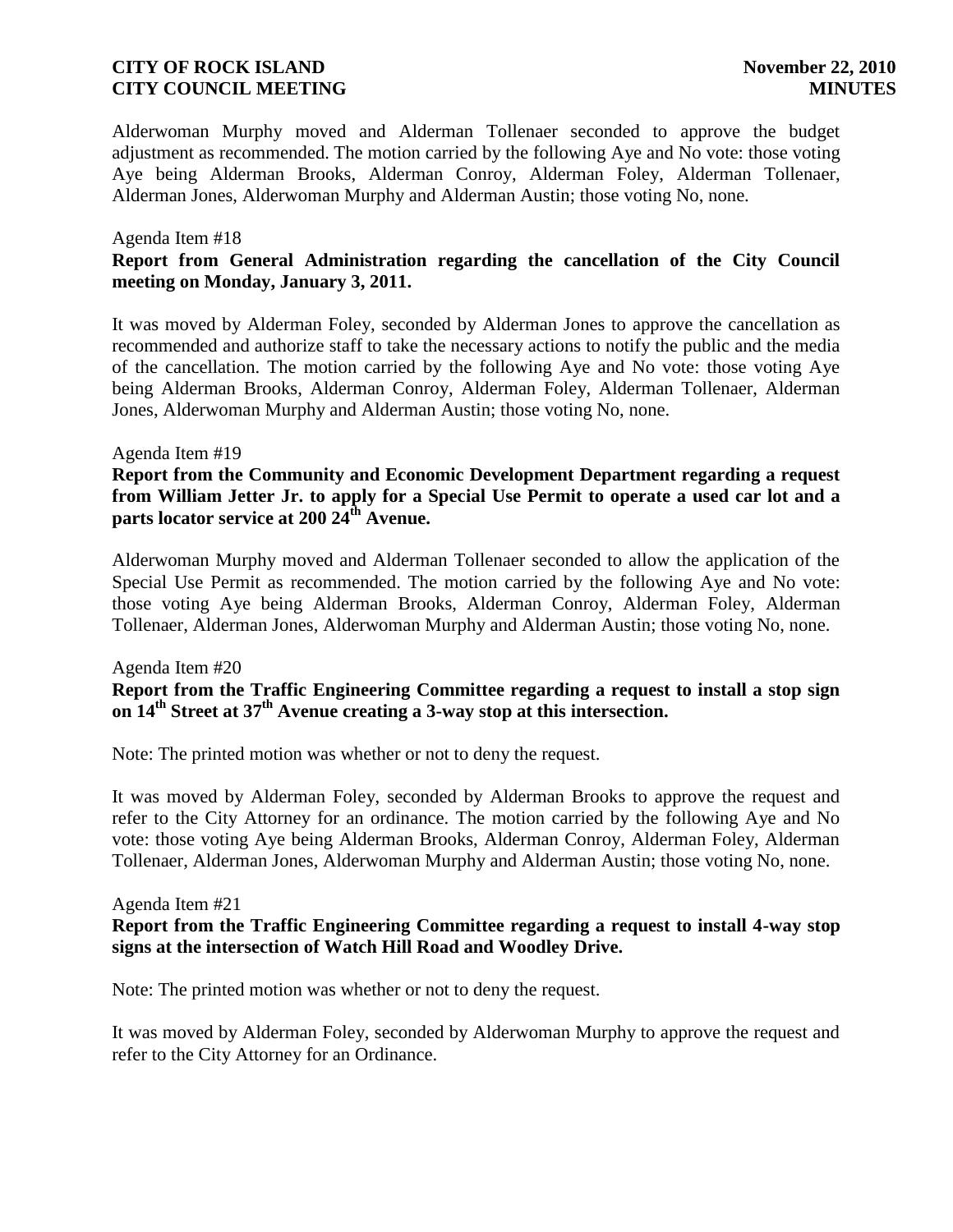Discussion followed with Alderman Foley stating that he had talked to a lot of the residents in the Watch Hill area and they really want the stop signs due to a lot of children living in the area and due to the new rehabilitated roads.

Mayor Pauley stated that there was a long list of signatures of people that really want these stop signs.

After discussion, the motion carried by the following Aye and No vote: those voting Aye being Alderman Brooks, Alderman Conroy, Alderman Foley, Alderman Tollenaer, Alderman Jones, Alderwoman Murphy and Alderman Austin; those voting No, none.

#### Agenda Item #22

**Report from the City Clerk regarding requests from the businesses in the area of 14th and 30th Streets to decorate street posts, trees, place signage in the City's right-of-way, place trash receptacles at six area businesses and requesting Police presence for traffic control for a Holiday Festival to be held on December 11, 2010.**

Alderman Jones moved and Alderman Austin seconded to approve the request for decorating the street posts, trees and placing signage in the City's right-of-way as recommended and authorize staff to place trash receptacles in front of the six businesses as stated in the report, subject to the businesses contacting the Police Department for traffic control, providing the proper insurances, removing the signage by December  $13<sup>th</sup>$ , removing the decorative bows by December  $28<sup>th</sup>$  and all other decorations by January 3, 2011. The motion carried by the following Aye and No vote: those voting Aye being Alderman Brooks, Alderman Conroy, Alderman Foley, Alderman Tollenaer, Alderman Jones, Alderwoman Murphy and Alderman Austin; those voting No, none.

#### Agenda Item #23

### **Report from the City Clerk regarding an activity application for the St. Patrick's Day Parade to be held on Saturday, March 12, 2011 beginning at 11:30 a.m., and a Resolution authorizing the use of a portion of 15th Street from 2nd Avenue to the Centennial Bridge.**

It was moved by Alderman Conroy, seconded by Alderman Foley to approve the event as recommended and adopt the resolution. The motion carried by the following Aye and No vote: those voting Aye being Alderman Brooks, Alderman Conroy, Alderman Foley, Alderman Tollenaer, Alderman Jones, Alderwoman Murphy and Alderman Austin; those voting No, none.

#### Agenda Item #24

### **Items from the City Manager's Memorandum Packet.**

City Manager Phillips made reference to information included in the memo packet regarding a list of issues that will be coming before Council for discussion and consideration.

Mr. Phillips advised that a follow-up report that was promised to Ms. Watkins last week at the Council meeting will be ready on December  $6<sup>th</sup>$ .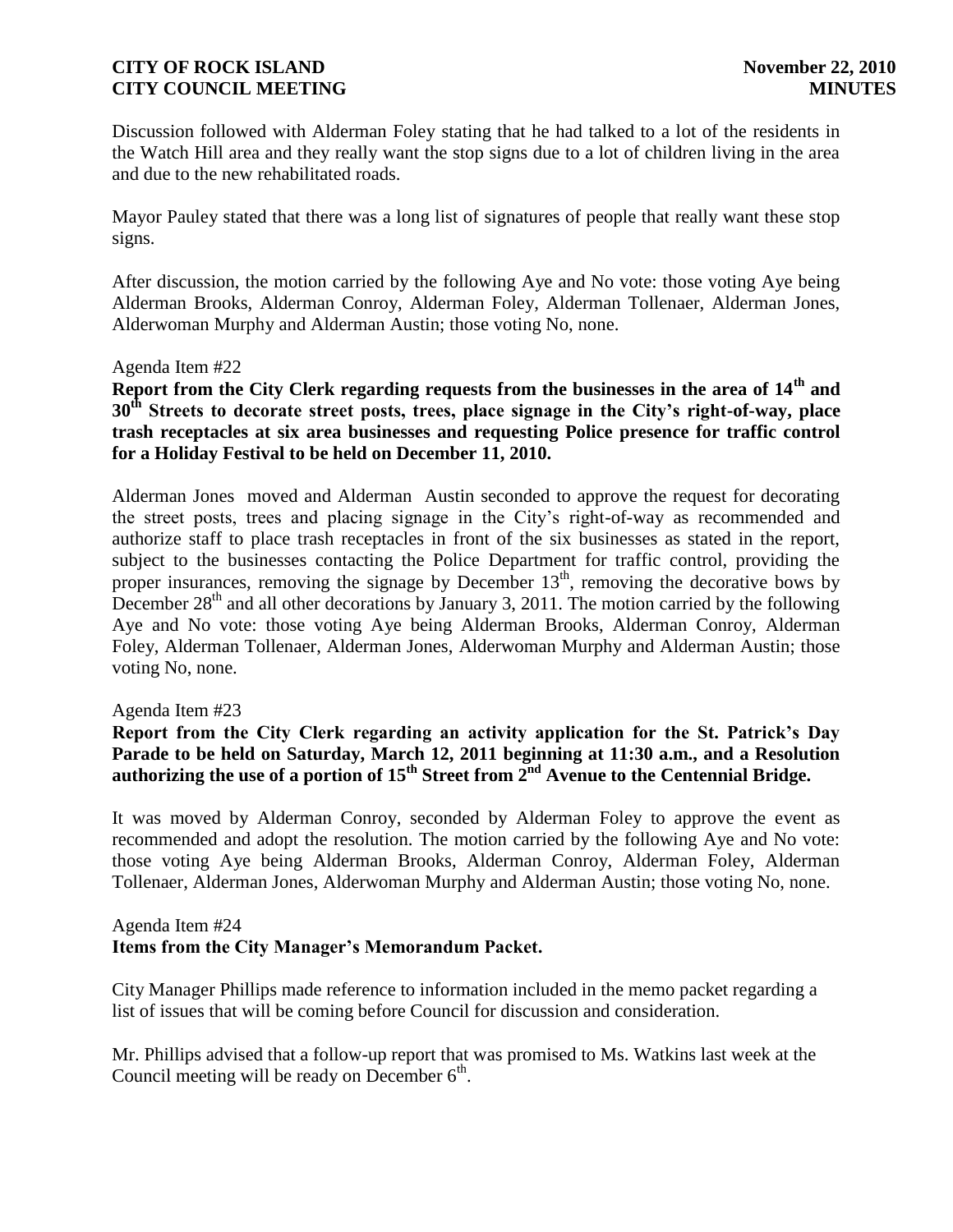City Manager Phillips inquired upon Finance Director Bill Scott to review the October Management Report.

Mr. Scott advised that there was not a lot of change in October from September. It was noted that the benchmark is 58%. Mr. Scott stated that in the General Fund, revenues are reported at 59% and expenditures at 49%. Mr. Scott indicated that there has not been a lot of movement in the taxes that are tracked; it is stable compared to September. Mr. Scott advised that staff did not have the numbers for the Income tax when this report was put together. It was noted that the Department of Revenue website was checked and instead of a slight surplus, the report would have showed a slight shortfall of \$8,675.00. Mr. Scott commented that there is no distribution for the month of November for Replacement tax; it stayed the same. It was noted that the Sales tax is down a little and \$40,000.00 was picked up in September for the Utility tax. Mr. Scott advised that overall, taxes changed downward about \$44,000.00 for September.

Alderman Austin reminded everyone to shop Rock Island. Alderman Austin stated that when Council approved a Special Use Permit for Joy Murphy (Alderwoman), it allowed for one open house day per year for Aunt Joy's Personalized Christmas Stockings. Alderman Austin stated that Aunt Joy's Christmas Open House will be held on Saturday, November 27, 2010 from 10:00 a.m. to 4:00 p.m. at Joy Murphy's home and shop at  $45027<sup>th</sup>$  Avenue. Alderman Austin commented that there will be over 250 stockings to choose from and they can be personalized free while one waits.

Alderman Brooks inquired upon Martin Luther King Center Director Jerry Jones to update Council on this year's Martin Luther King Center Thanksgiving Dinner.

Mr. Jones stated that the Thanksgiving Dinner was held at the Second Baptist Church. Mr. Jones commented that there were approximately 188 volunteers and over 5,000 plates of food served. Mr. Jones thanked Second Baptist Church for the use of the building and the volunteers for their hard work.

Agenda Item #25 **Other Business**

Mr. Timothy Dooling of 832 14½ Street #1 stepped forward. Mr. Dooling voiced concerns regarding issues surrounding Quad Citians Affirming Diversity.

## Agenda Item #26 **Executive Session on Personnel and Property Acquisition.**

An Executive Session was held prior to the Regular Meeting.

Agenda Item #27 **Recess**

A motion was made by Alderman Austin and seconded by Alderman Brooks to recess to Monday, December 6, 2010 at 5:00 p.m. The motion carried by the following Aye and No vote: